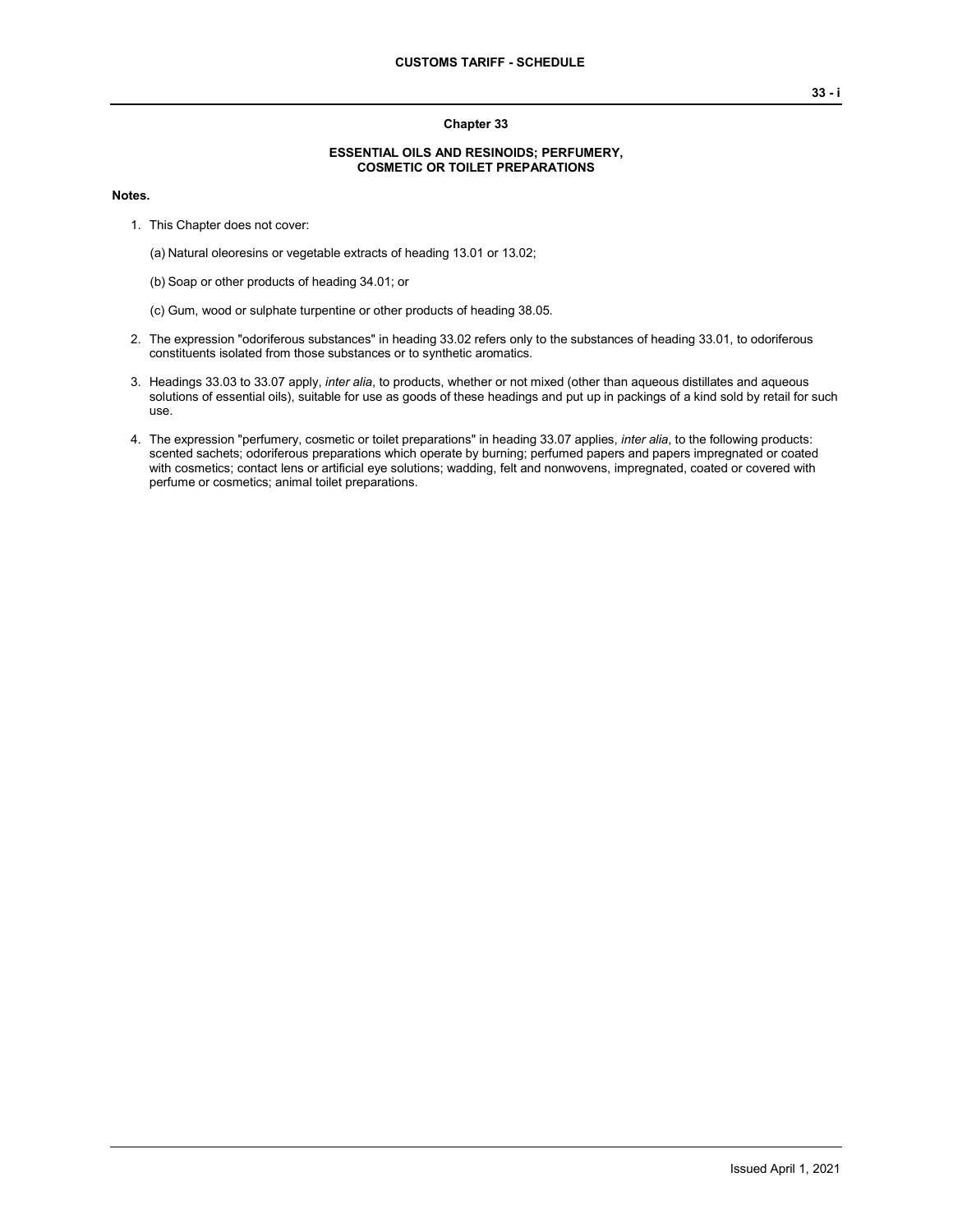## **CUSTOMS TARIFF - SCHEDULE**

| <b>Tariff</b><br>Item   | SS | <b>Description of Goods</b>                                                                                                                                                                                                                                                                                                                                       | Unit of<br>Meas. | <b>MFN</b><br>Tariff | <b>Applicable</b><br><b>Preferential Tariffs</b>                                                                               |
|-------------------------|----|-------------------------------------------------------------------------------------------------------------------------------------------------------------------------------------------------------------------------------------------------------------------------------------------------------------------------------------------------------------------|------------------|----------------------|--------------------------------------------------------------------------------------------------------------------------------|
| 33.01                   |    | Essential oils (terpeneless or not), including concretes and absolutes;<br>resinoids; extracted oleoresins; concentrates of essential oils in fats, in<br>fixed oils, in waxes or the like, obtained by enfleurage or maceration;<br>terpenic by-products of the deterpenation of essential oils; aqueous<br>distillates and aqueous solutions of essential oils. |                  |                      |                                                                                                                                |
|                         |    | -Essential oils of citrus fruit:                                                                                                                                                                                                                                                                                                                                  |                  |                      |                                                                                                                                |
|                         |    | 3301.12.00 00 - - Of orange                                                                                                                                                                                                                                                                                                                                       | KGM              | Free                 | CCCT, LDCT, GPT,<br>UST, MXT, CIAT, CT,<br>CRT, IT, NT, SLT, PT,<br>COLT, JT, PAT, HNT,<br>KRT, CEUT, UAT,<br>CPTPT, UKT: Free |
|                         |    | 3301.13.00 00 - - Of lemon                                                                                                                                                                                                                                                                                                                                        | KGM              | Free                 | CCCT, LDCT, GPT,<br>UST, MXT, CIAT, CT,<br>CRT, IT, NT, SLT, PT,<br>COLT, JT, PAT, HNT,<br>KRT, CEUT, UAT,<br>CPTPT, UKT: Free |
| 3301.19.00 00 - - Other |    |                                                                                                                                                                                                                                                                                                                                                                   | <b>KGM</b>       | Free                 | CCCT, LDCT, GPT,<br>UST, MXT, CIAT, CT,<br>CRT, IT, NT, SLT, PT,<br>COLT, JT, PAT, HNT,<br>KRT, CEUT, UAT,<br>CPTPT, UKT: Free |
|                         |    | -Essential oils other than those of citrus fruit:                                                                                                                                                                                                                                                                                                                 |                  |                      |                                                                                                                                |
|                         |    | 3301.24.00 00 - - Of peppermint (Mentha piperita)                                                                                                                                                                                                                                                                                                                 | KGM              | Free                 | CCCT, LDCT, GPT,<br>UST, MXT, CIAT, CT,<br>CRT, IT, NT, SLT, PT,<br>COLT, JT, PAT, HNT,<br>KRT, CEUT, UAT,<br>CPTPT, UKT: Free |
|                         |    | 3301.25.00 00 - - Of other mints                                                                                                                                                                                                                                                                                                                                  | KGM              | Free                 | CCCT, LDCT, GPT,<br>UST, MXT, CIAT, CT,<br>CRT, IT, NT, SLT, PT,<br>COLT, JT, PAT, HNT,<br>KRT, CEUT, UAT,<br>CPTPT, UKT: Free |
| 3301.29.00 00 - - Other |    |                                                                                                                                                                                                                                                                                                                                                                   | <b>KGM</b>       | Free                 | CCCT, LDCT, GPT,<br>UST, MXT, CIAT, CT,<br>CRT, IT, NT, SLT, PT,<br>COLT, JT, PAT, HNT,<br>KRT, CEUT, UAT,<br>CPTPT, UKT: Free |
| 3301.30                 |    | -Resinoids                                                                                                                                                                                                                                                                                                                                                        |                  |                      |                                                                                                                                |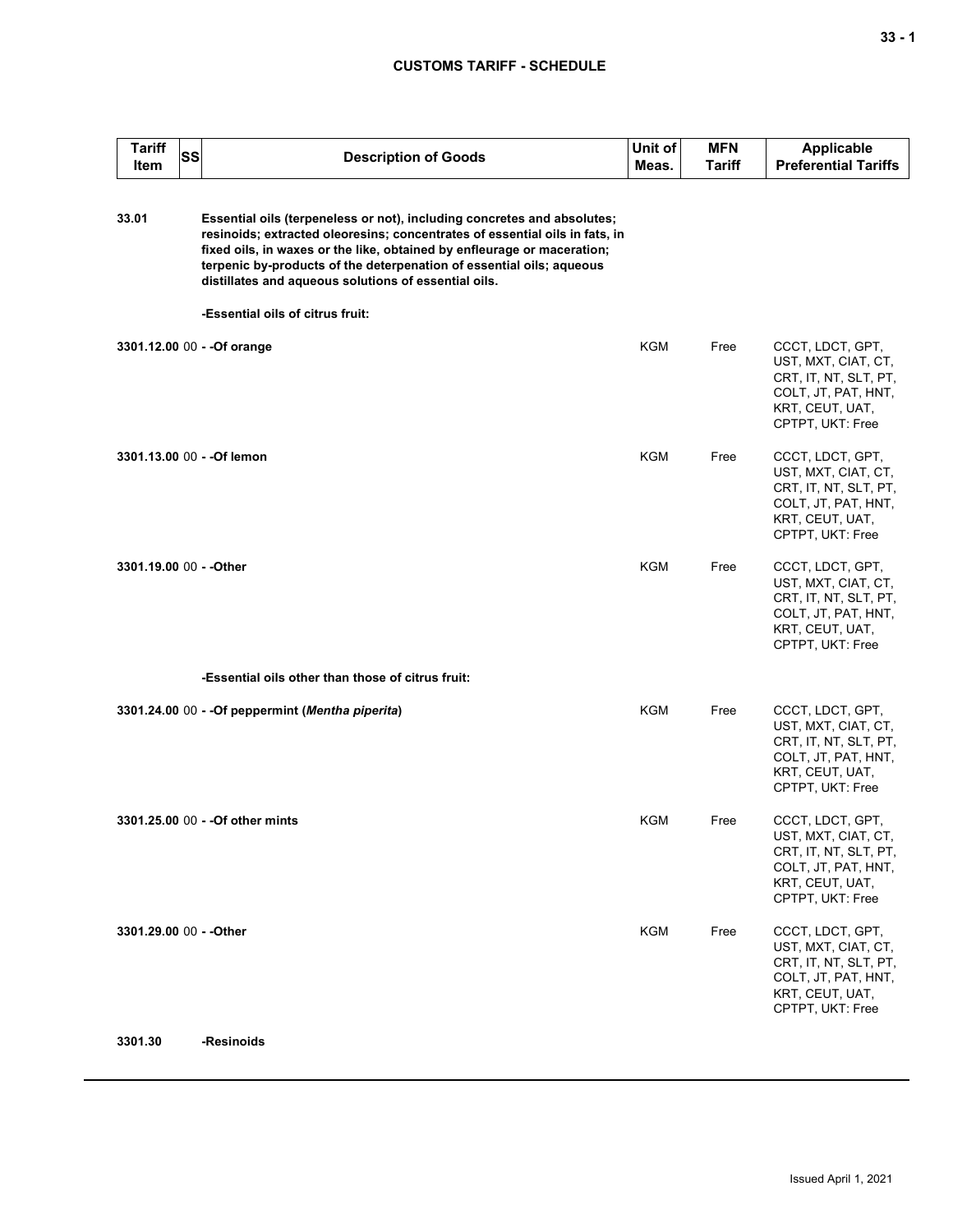| <b>Tariff</b>             | SS<br><b>Description of Goods</b>                                                                                                                                                                                                                                                              | Unit of                  | <b>MFN</b> | Applicable                                                                                                                               |
|---------------------------|------------------------------------------------------------------------------------------------------------------------------------------------------------------------------------------------------------------------------------------------------------------------------------------------|--------------------------|------------|------------------------------------------------------------------------------------------------------------------------------------------|
| ltem                      |                                                                                                                                                                                                                                                                                                | Meas.                    | Tariff     | <b>Preferential Tariffs</b>                                                                                                              |
|                           | 3301.30.10 00 - - - Oleoresin paprika                                                                                                                                                                                                                                                          | <b>KGM</b>               | Free       | CCCT, LDCT, GPT,<br>UST, MXT, CIAT, CT,<br>CRT, IT, NT, SLT, PT,<br>COLT, JT, PAT, HNT,<br>KRT, CEUT, UAT,<br>CPTPT, UKT: Free           |
| 3301.30.90 00 - - - Other |                                                                                                                                                                                                                                                                                                | KGM                      | 3%         | CCCT, LDCT, GPT,<br>UST, MXT, CIAT, CT,<br>CRT, IT, NT, SLT, PT,<br>COLT, JT, PAT, HNT,<br>KRT, CEUT, UAT,<br>CPTPT, UKT: Free           |
| 3301.90.00 00 -Other      |                                                                                                                                                                                                                                                                                                | <b>KGM</b>               | Free       | CCCT, LDCT, GPT,<br>UST, MXT, CIAT, CT,<br>CRT, IT, NT, SLT, PT,<br>COLT, JT, PAT, HNT,<br>KRT, CEUT, UAT,<br>CPTPT, UKT: Free           |
| 33.02                     | Mixtures of odoriferous substances and mixtures (including alcoholic<br>solutions) with a basis of one or more of these substances, of a kind<br>used as raw materials in industry; other preparations based on<br>odoriferous substances, of a kind used for the manufacture of<br>beverages. |                          |            |                                                                                                                                          |
|                           | 3302.10.00 00 -Of a kind used in the food or drink industries                                                                                                                                                                                                                                  | KGM                      | Free       | AUT, NZT, CCCT, LDCT,<br>GPT, UST, MXT, CIAT,<br>CT, CRT, IT, NT, SLT,<br>PT, COLT, JT, PAT,<br>HNT, KRT, CEUT, UAT,<br>CPTPT, UKT: Free |
| 3302.90.00                | -Other                                                                                                                                                                                                                                                                                         |                          | 5%         | CCCT, LDCT, GPT,<br>UST, MXT, CIAT, CT,<br>CRT, IT, NT, SLT, PT,<br>COLT, JT, PAT, HNT,<br>KRT, CEUT, UAT,<br>CPTPT, UKT: Free           |
|                           | 10 ----- Perfume oil mixtures and blends, consisting of products ready for use<br>as finished perfume bases                                                                                                                                                                                    | KGM<br>KGM               |            |                                                                                                                                          |
| 3303.00.00                | Perfumes and toilet waters.                                                                                                                                                                                                                                                                    |                          | 6.5%       | CCCT, LDCT, GPT,<br>UST, MXT, CIAT, CT,<br>CRT, IT, NT, SLT, PT,<br>COLT, JT, PAT, HNT,<br>KRT, CEUT, UAT,<br>CPTPT, UKT: Free           |
|                           |                                                                                                                                                                                                                                                                                                | <b>KGM</b><br><b>KGM</b> |            |                                                                                                                                          |
| 33.04                     | Beauty or make-up preparations and preparations for the care of the<br>skin (other than medicaments), including sunscreen or sun tan<br>preparations; manicure or pedicure preparations.                                                                                                       |                          |            |                                                                                                                                          |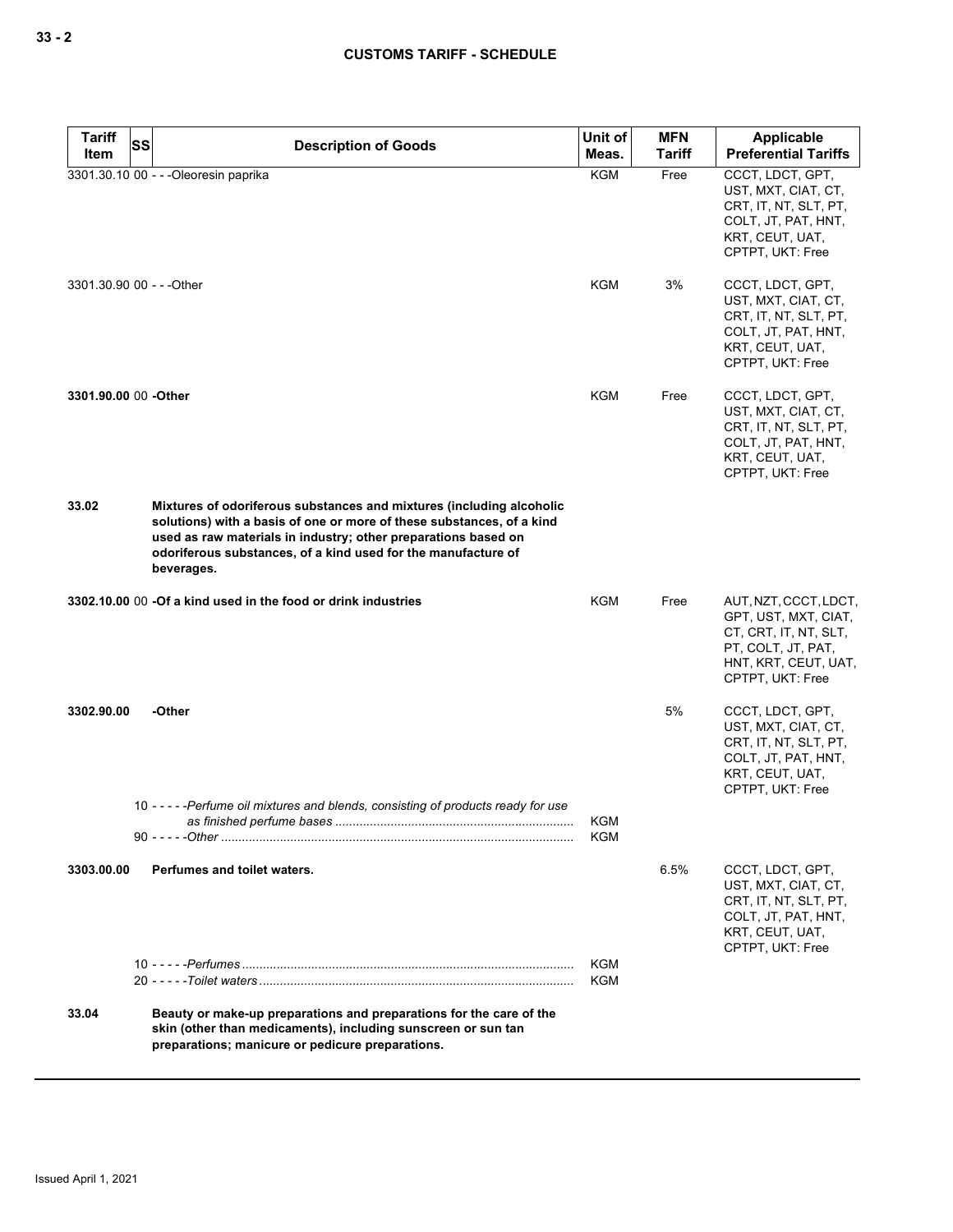| <b>Tariff</b> | <b>SS</b> | <b>Description of Goods</b>                                                                                                                                                                                                                                                                          | Unit of | <b>MFN</b>    | <b>Applicable</b>                                                                                                                    |
|---------------|-----------|------------------------------------------------------------------------------------------------------------------------------------------------------------------------------------------------------------------------------------------------------------------------------------------------------|---------|---------------|--------------------------------------------------------------------------------------------------------------------------------------|
| Item          |           |                                                                                                                                                                                                                                                                                                      | Meas.   | <b>Tariff</b> | <b>Preferential Tariffs</b>                                                                                                          |
|               |           | 3304.10.00 00 -Lip make-up preparations                                                                                                                                                                                                                                                              |         | 6.5%          | CCCT, LDCT, UST,<br>MXT, CIAT, CT, CRT,<br>IT, NT, SLT, PT, COLT,<br>JT, PAT, HNT, KRT,<br>CEUT, UAT, CPTPT,<br>UKT: Free<br>GPT: 3% |
|               |           | 3304.20.00 00 - Eye make-up preparations                                                                                                                                                                                                                                                             |         | 6.5%          | CCCT, LDCT, UST,<br>MXT, CIAT, CT, CRT,<br>IT, NT, SLT, PT, COLT,<br>JT, PAT, HNT, KRT,<br>CEUT, UAT, CPTPT,<br>UKT: Free<br>GPT: 3% |
|               |           | 3304.30.00 00 -Manicure or pedicure preparations                                                                                                                                                                                                                                                     |         | 6.5%          | CCCT, LDCT, UST,<br>MXT, CIAT, CT, CRT,<br>IT, NT, SLT, PT, COLT,<br>JT, PAT, HNT, KRT,<br>CEUT, UAT, CPTPT,<br>UKT: Free<br>GPT: 3% |
|               |           | -Other:                                                                                                                                                                                                                                                                                              |         |               |                                                                                                                                      |
|               |           | 3304.91.00 00 - -Powders, whether or not compressed                                                                                                                                                                                                                                                  |         | 6.5%          | CCCT, LDCT, UST,<br>MXT, CIAT, CT, CRT,<br>IT, NT, SLT, PT, COLT,<br>JT, PAT, HNT, KRT,<br>CEUT, UAT, CPTPT,<br>UKT: Free<br>GPT: 3% |
| 3304.99       |           | - -Other                                                                                                                                                                                                                                                                                             |         |               |                                                                                                                                      |
|               |           | 3304.99.10 00 - - - Preparations for the application and maintenance of ostomy appliances or<br>of briefs, underpants, panties, napkins (diapers), napkin (diaper) liners and<br>similar sanitary articles for incontinence, designed to be worn by persons,<br>excluding those of a kind for babies |         | Free          | CCCT, LDCT, GPT,<br>UST, MXT, CIAT, CT,<br>CRT, IT, NT, SLT, PT,<br>COLT, JT, PAT, HNT,<br>KRT, CEUT, UAT,<br>CPTPT, UKT: Free       |
| 3304.99.90    |           | $- -$ Other                                                                                                                                                                                                                                                                                          |         | 6.5%          | CCCT, LDCT, UST,<br>MXT, CIAT, CT, CRT,<br>IT, NT, SLT, PT, COLT,<br>JT, PAT, HNT, KRT,<br>CEUT, UAT, CPTPT,<br>UKT: Free<br>GPT: 3% |
|               |           |                                                                                                                                                                                                                                                                                                      |         |               |                                                                                                                                      |
|               |           |                                                                                                                                                                                                                                                                                                      |         |               |                                                                                                                                      |
| 33.05         |           | Preparations for use on the hair.                                                                                                                                                                                                                                                                    |         |               |                                                                                                                                      |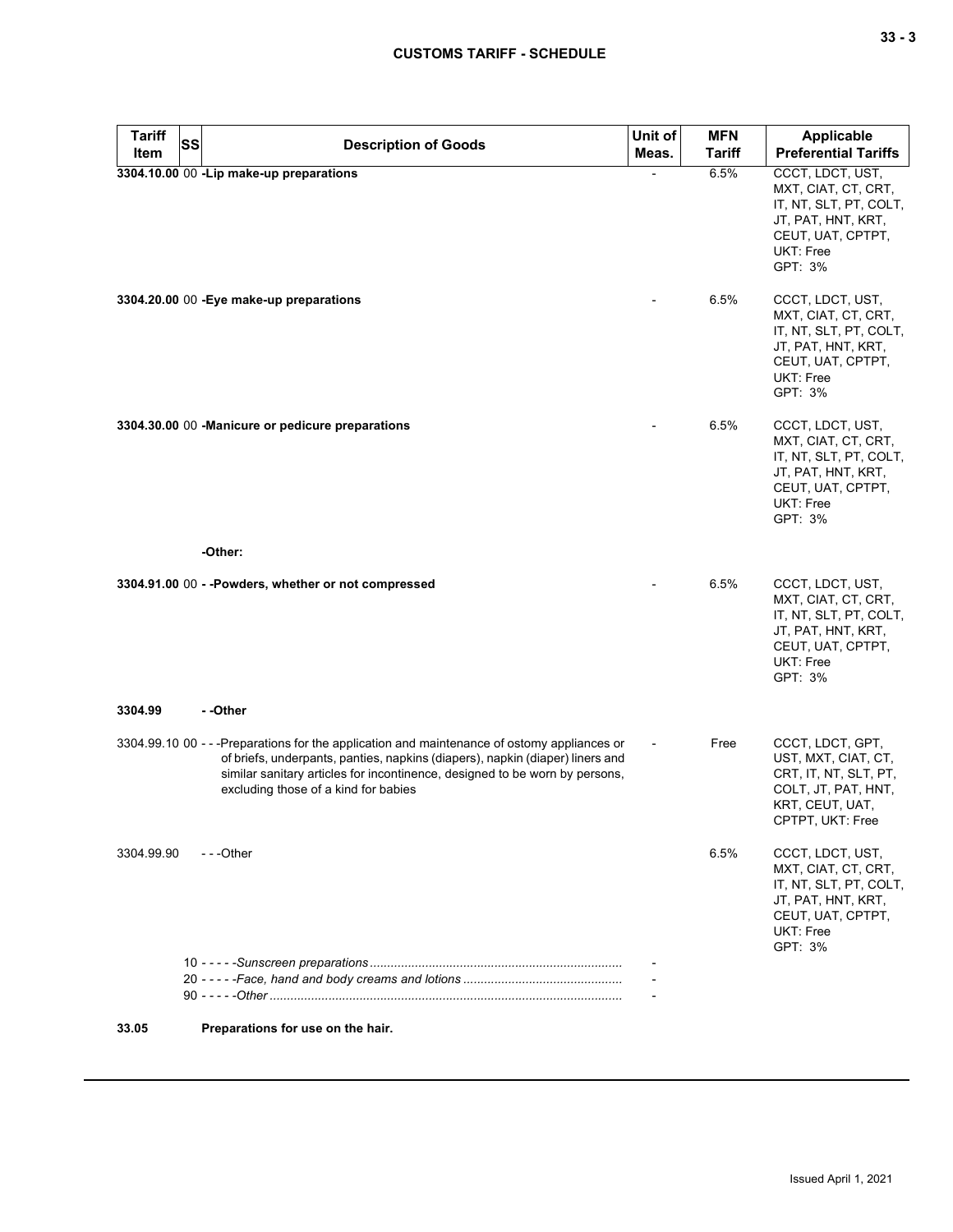| <b>Tariff</b><br><b>SS</b><br>Item | <b>Description of Goods</b>                                                                                                                                                       | Unit of<br>Meas. | <b>MFN</b><br><b>Tariff</b> | Applicable<br><b>Preferential Tariffs</b>                                                                                            |
|------------------------------------|-----------------------------------------------------------------------------------------------------------------------------------------------------------------------------------|------------------|-----------------------------|--------------------------------------------------------------------------------------------------------------------------------------|
| 3305.10.00 00 -Shampoos            |                                                                                                                                                                                   |                  | 6.5%                        | CCCT, LDCT, UST,<br>MXT, CIAT, CT, CRT,<br>IT, NT, SLT, PT, COLT,<br>JT, PAT, HNT, KRT,<br>CEUT, UAT, CPTPT,<br>UKT: Free<br>GPT: 3% |
|                                    | 3305.20.00 00 -Preparations for permanent waving or straightening                                                                                                                 |                  | 6.5%                        | CCCT, LDCT, UST,<br>MXT, CIAT, CT, CRT,<br>IT, NT, SLT, PT, COLT,<br>JT, PAT, HNT, KRT,<br>CEUT, UAT, CPTPT,<br>UKT: Free<br>GPT: 3% |
|                                    | 3305.30.00 00 - Hair lacquers                                                                                                                                                     | KGM              | 6.5%                        | CCCT, LDCT, UST,<br>MXT, CIAT, CT, CRT,<br>IT, NT, SLT, PT, COLT,<br>JT, PAT, HNT, KRT,<br>CEUT, UAT, CPTPT,<br>UKT: Free<br>GPT: 3% |
| 3305.90.00 00 - Other              |                                                                                                                                                                                   | KGM              | 6.5%                        | CCCT, LDCT, UST,<br>MXT, CIAT, CT, CRT,<br>IT, NT, SLT, PT, COLT,<br>JT, PAT, HNT, KRT,<br>CEUT, UAT, CPTPT,<br>UKT: Free<br>GPT: 3% |
| 33.06                              | Preparations for oral or dental hygiene, including denture fixative pastes<br>and powders; yarn used to clean between the teeth (dental floss), in<br>individual retail packages. |                  |                             |                                                                                                                                      |
| 3306.10.00                         | -Dentifrices                                                                                                                                                                      |                  | 6.5%                        | CCCT, LDCT, UST,<br>MXT, CIAT, CT, CRT,<br>IT, NT, SLT, PT, COLT,<br>JT, PAT, HNT, KRT,<br>CEUT, UAT, CPTPT,<br>UKT: Free<br>GPT: 3% |
|                                    |                                                                                                                                                                                   |                  |                             |                                                                                                                                      |
|                                    | 3306.20.00 00 -Yarn used to clean between the teeth (dental floss)                                                                                                                | KGM              | 8%                          | CCCT, LDCT, UST,<br>MXT, CIAT, CT, CRT,<br>IT, NT, SLT, PT, COLT,<br>JT, PAT, HNT, KRT,<br>CEUT, UAT, CPTPT,<br>UKT: Free<br>GPT: 5% |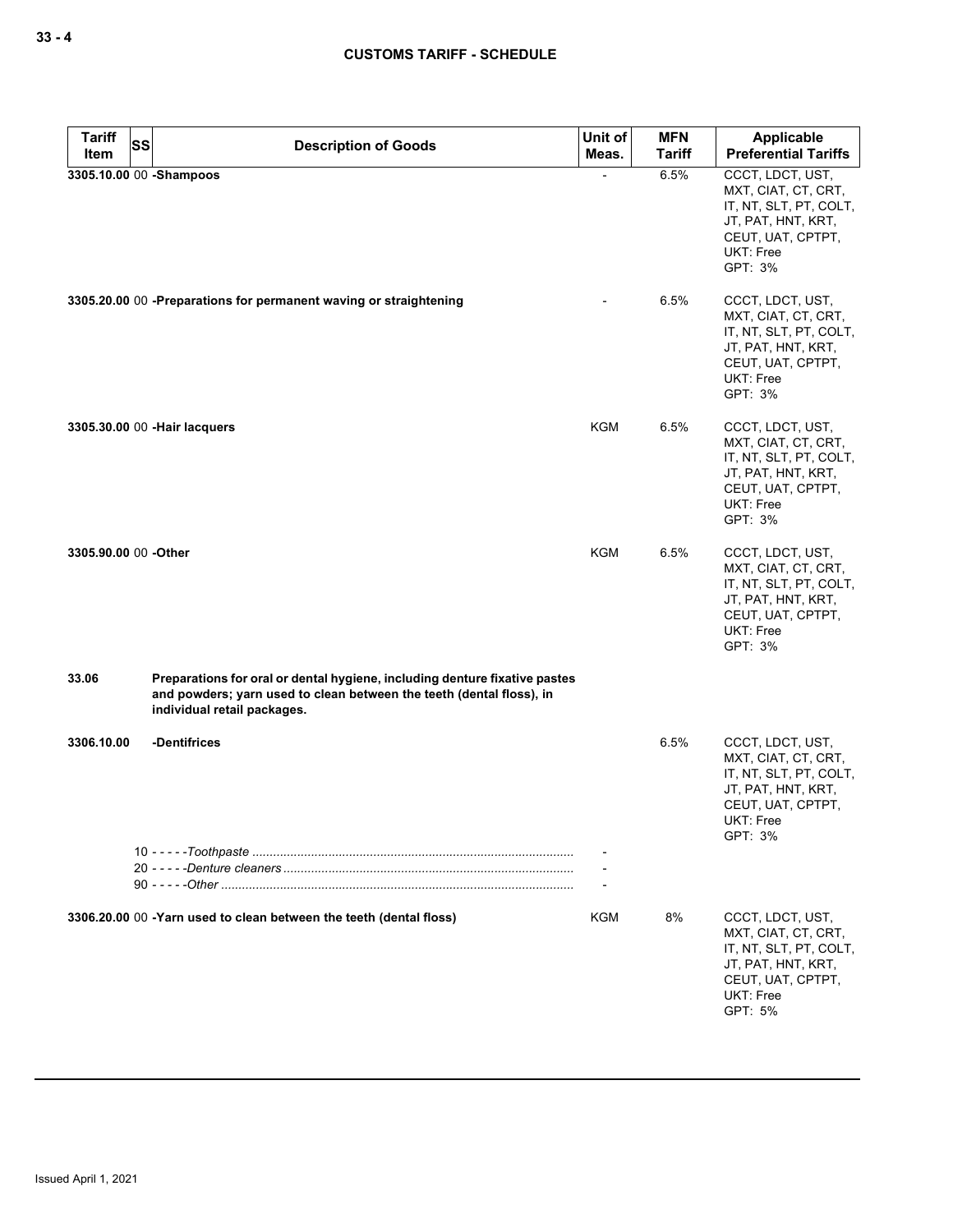| <b>Tariff</b><br>SS<br>Item | <b>Description of Goods</b>                                                                                                                                                                                                                                                                    | Unit of<br>Meas. | <b>MFN</b><br><b>Tariff</b> | <b>Applicable</b><br><b>Preferential Tariffs</b>                                                                                     |
|-----------------------------|------------------------------------------------------------------------------------------------------------------------------------------------------------------------------------------------------------------------------------------------------------------------------------------------|------------------|-----------------------------|--------------------------------------------------------------------------------------------------------------------------------------|
| 3306.90.00 00 -Other        |                                                                                                                                                                                                                                                                                                | KGM              | 6.5%                        | CCCT, LDCT, UST,<br>MXT, CIAT, CT, CRT,<br>IT, NT, SLT, PT, COLT,<br>JT, PAT, HNT, KRT,<br>CEUT, UAT, CPTPT,<br>UKT: Free<br>GPT: 3% |
| 33.07                       | Pre-shave, shaving or after-shave preparations, personal deodorants,<br>bath preparations, depilatories and other perfumery, cosmetic or toilet<br>preparations, not elsewhere specified or included; prepared room<br>deodorizers, whether or not perfumed or having disinfectant properties. |                  |                             |                                                                                                                                      |
|                             | 3307.10.00 00 -Pre-shave, shaving or after-shave preparations                                                                                                                                                                                                                                  |                  | 6.5%                        | CCCT, LDCT, UST,<br>MXT, CIAT, CT, CRT,<br>IT, NT, SLT, PT, COLT,<br>JT, PAT, HNT, KRT,<br>CEUT, UAT, CPTPT,<br>UKT: Free<br>GPT: 3% |
|                             | 3307.20.00 00 -Personal deodorants and antiperspirants                                                                                                                                                                                                                                         |                  | 6.5%                        | CCCT, LDCT, UST,<br>MXT, CIAT, CT, CRT,<br>IT, NT, SLT, PT, COLT,<br>JT, PAT, HNT, KRT,<br>CEUT, UAT, CPTPT,<br>UKT: Free<br>GPT: 3% |
|                             | 3307.30.00 00 -Perfumed bath salts and other bath preparations                                                                                                                                                                                                                                 | <b>KGM</b>       | 6.5%                        | CCCT, LDCT, UST,<br>MXT, CIAT, CT, CRT,<br>IT, NT, SLT, PT, COLT,<br>JT, PAT, HNT, KRT,<br>CEUT, UAT, CPTPT,<br>UKT: Free<br>GPT: 3% |
|                             | -Preparations for perfuming or deodorizing rooms, including<br>odoriferous preparations used during religious rites:                                                                                                                                                                           |                  |                             |                                                                                                                                      |
|                             | 3307.41.00 00 - -"Agarbatti" and other odoriferous preparations which operate by<br>burning                                                                                                                                                                                                    |                  | 6.5%                        | CCCT, LDCT, GPT,<br>UST, MXT, CIAT, CT,<br>CRT, IT, NT, SLT, PT,<br>COLT, JT, PAT, HNT,<br>KRT, CEUT, UAT,<br>CPTPT, UKT: Free       |
| 3307.49.00 00 - - Other     |                                                                                                                                                                                                                                                                                                | KGM              | 6.5%                        | CCCT, LDCT, UST,<br>MXT, CIAT, CT, CRT,<br>IT, NT, SLT, PT, COLT,<br>JT, PAT, HNT, KRT,<br>CEUT, UAT, CPTPT,<br>UKT: Free<br>GPT: 3% |